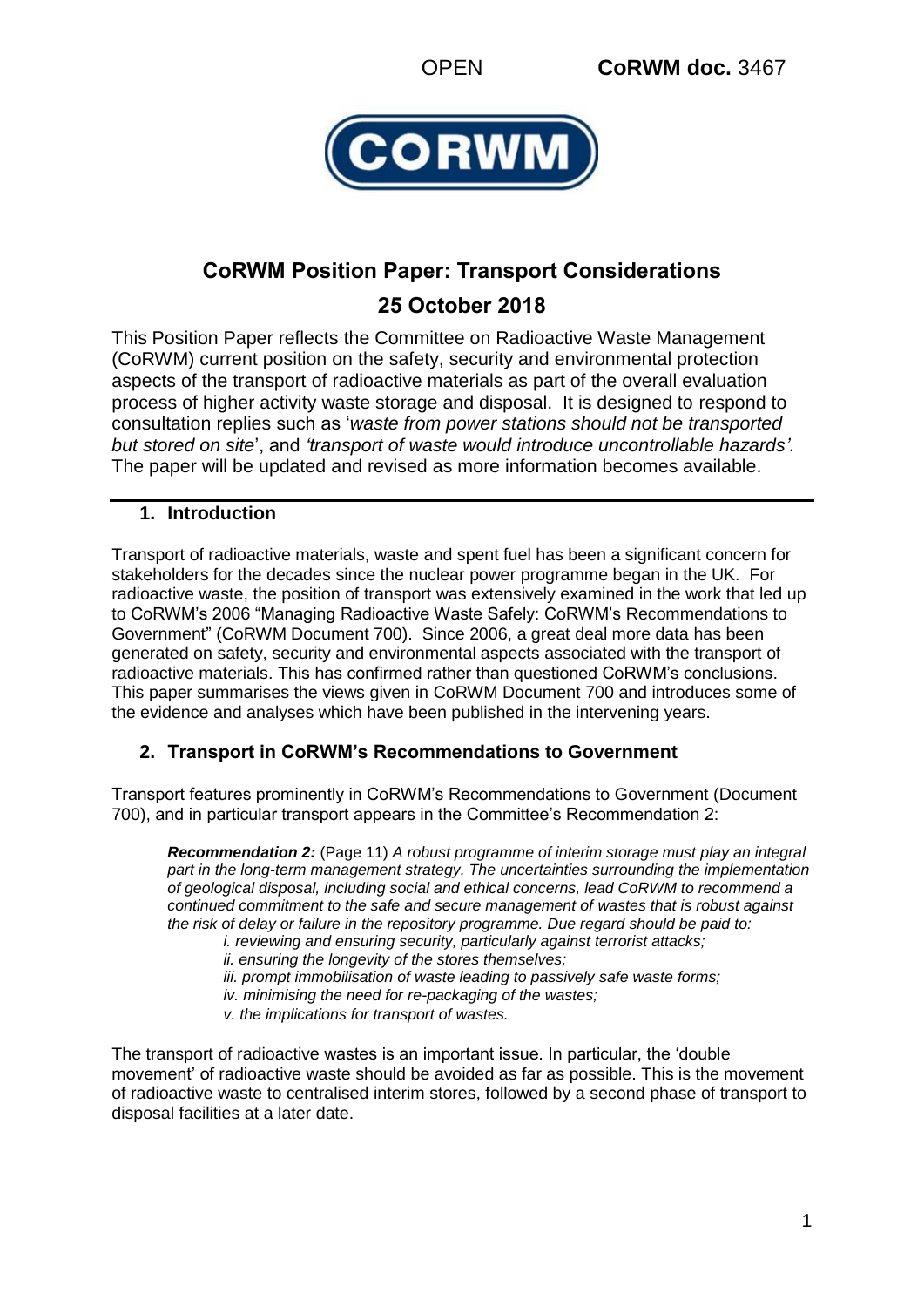Typically, the mention of transport emphasises stakeholder views, and bring out such points as:

- *i. 'many people said that the transport of radioactive waste should be minimised' (Para 17, page 71)*
- *ii. 'in view of the importance that many people attach to minimising the transport of radioactive material, CoRWM did consider local near surface repositories for reactor decommissioning waste' (Para 19 page 71)*
- *iii. 'Current site storage options all score better than their associated centralised options. The largest contributor to this difference is the security criterion, reflecting a judgement that transporting waste to a central location creates a greater risk of terrorist attack' (Para 21 page 82).*
- *iv. 'It was acknowledged that preferences for some form of on-site disposal were driven by a desire to reduce the transport of waste. Members realised that what was not known was the balance of opinion between willingness to accept a local shallow disposal facility and willingness to accept transport of waste away from the site' (Page 89)*
- *v. the need to achieve passive safety and the desirability of avoiding unnecessary transport of wastes (Para 19, page 99)*

Overall, the stakeholder attitude to transport is summarised in Para 19 of the section on 'Location of Stores':

*Most of those participants in CoRWM's PSE process who commented on the transport issue argued that the transport of radioactive materials should be minimised or avoided altogether<sup>1</sup> . The key concern appeared to be the vulnerability of waste transport to terrorism, together with concerns about safety, the environment, and the impact on particular communities of moving the waste from one site to another. For the most part, respondents argued against the movement of any wastes, but some respondents thought that the transport of some materials, such as spent nuclear fuel, to improved interim storage facilities was justified even if the transport of large quantities of relatively low hazard waste (such as decommissioning arisings) was not. Some respondents expressed the view that there is a danger in over emphasising the problems associated with transport.*

#### **Security**

1

The security concerns mentioned in Point 3 above, were commented on in the section on security issues (Para 22 et seq. Page 127). As the position is quite complex it is worthwhile to include the whole security issues section:

*Many of the security specialists considered that there is a significant vulnerability to terrorist attack and misappropriation during transport. The type of material being moved influences the desirability or otherwise of transporting it. Highly radioactive material, such as spent nuclear fuel and HLW, is regarded by some members of the public and stakeholders as an attractive target for terrorists, although the robustness of the transport packages, the form in which the waste exists, the dispersibility of the radioactivity, the utility of the waste to terrorists, and the level of security arrangements, are all elements for assessment in respect of the potential dangers represented by transport. Less radioactive material may pose a lower health risk but is generally far larger in volume and would therefore involve higher levels of transport.*

<sup>&</sup>lt;sup>1</sup> Committee on Radioactive Waste Management, "Briefing paper for CoRWM's Holistic Assessment, document" 1691 (pages 12, 16 and 49), April 2006.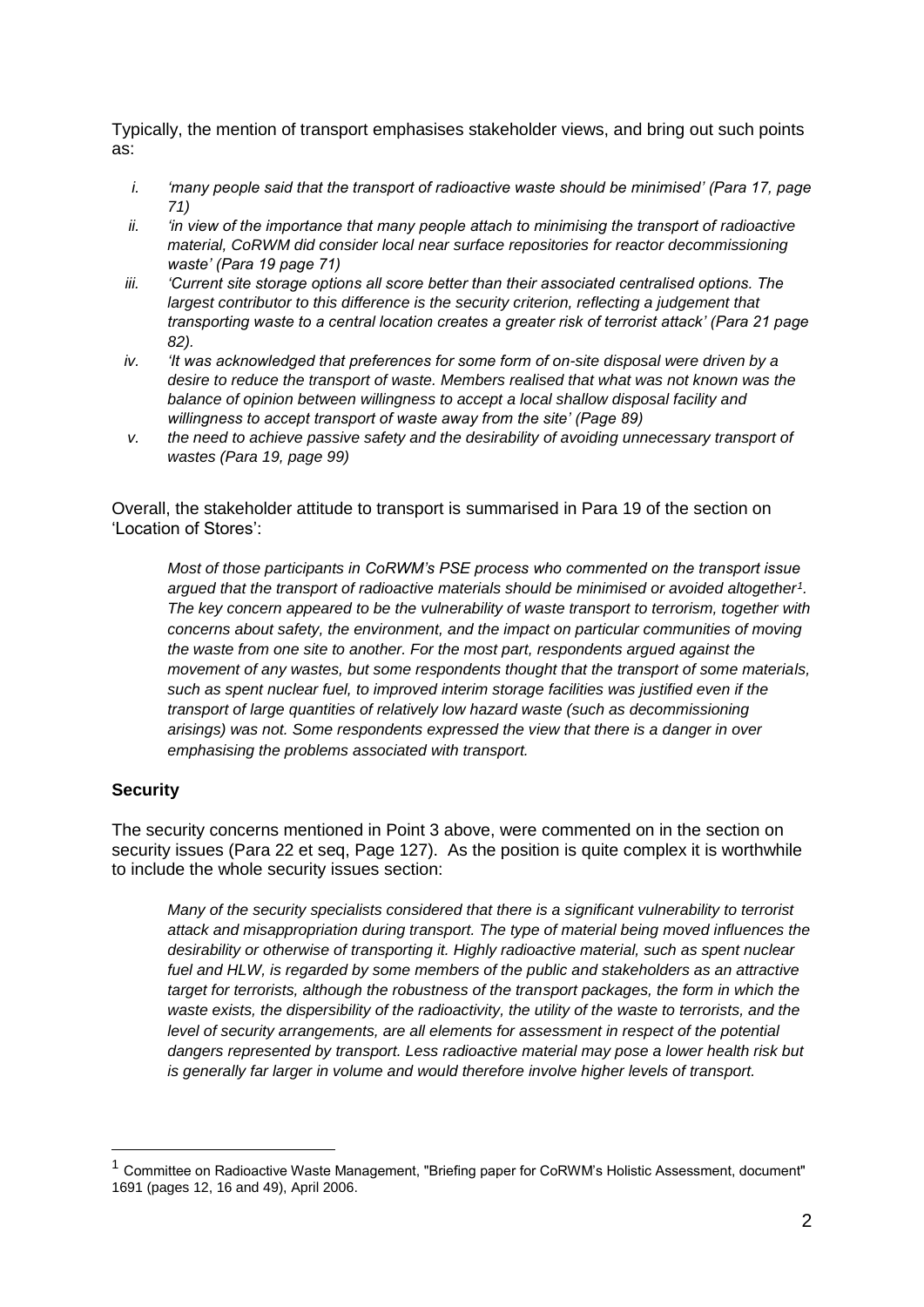*When assessing the options in terms of the vulnerability to attack during transport, the security specialists did not distinguish between the waste streams. Although they did make this distinction when they assessed the options in terms of vulnerability after emplacement, they found little difference across the waste streams because, in their view, the political impact of any attack on a store, or during transport, regardless of the relative activity of, or hazard posed by, the material involved "would be huge even if there were not a significant dispersal of activity."<sup>10</sup>*

*However, when assessing the options in terms of misappropriation, the specialists judged that spent nuclear fuel, plutonium and highly enriched uranium would be much more attractive to terrorists than any of the other materials. In the MCDA<sup>2</sup> , the local storage options with enhanced protection were judged to be the best performing storage options against the criteria as a whole for the higher activity wastes such as HLW, spent nuclear fuel, plutonium and ILW. This is because of the high weight given to security and the high importance that the security specialists gave to the transport risks associated with the central options.<sup>143</sup> No other criterion discriminated between the storage options to the same extent.*

*The evaluation of the actual terrorist risk associated with the movement of radioactive materials is complicated. While avoiding transport is a principle that is generally subscribed to, it is only one of the factors that need to be considered. It is also important to consider the potential* impact on communities of retaining waste on existing sites.

It is significant that the summary concludes that, while transport is per se undesirable, it is only one factor to consider when judging the future management of radioactive waste. As security is the factor examined, the weighting behind final decisions is unlikely to be wholly disclosed in the public domain.

Overall, the position to this point is that '*stakeholders generally dislike the transport of radioactive materials of any sort, and this transport also has security implications which must be considered'*.

#### **Environment and Loss of Amenity**

Additionally, environmental impacts and loss of amenity are addressed (Para 27, Page 128): 4

*Several participants in CoRWM's process identified environmental impacts as additional reasons why transport should be minimised<sup>5</sup> . <sup>11</sup>The site specific environmental and amenity issues could not be assessed in the absence of a specific site but will clearly be important considerations when the environmental impact of any new stores is being assessed.*

This makes it clear that, while transport may have environmental and amenity effects, these cannot be addressed generically. They can only be addressed for a known site, with a known transport plan.

1

<sup>2</sup> Multi-Criteria Decision Analysis – for background see Chapter 11 of CoRWM Doc 700, July 2006 3 14 Catalyze Limited, "CoRWM MCDA Decision Conference, March 2006", Catalyze report:

COR006, document 1716.2, May 2006.

<sup>4</sup> Page 128

<sup>5</sup> 11 Committee on Radioactive Waste Management, "Briefing paper for CoRWM's Holistic Assessment, document" 1691 (pages 12, 16 and 49), April 2006.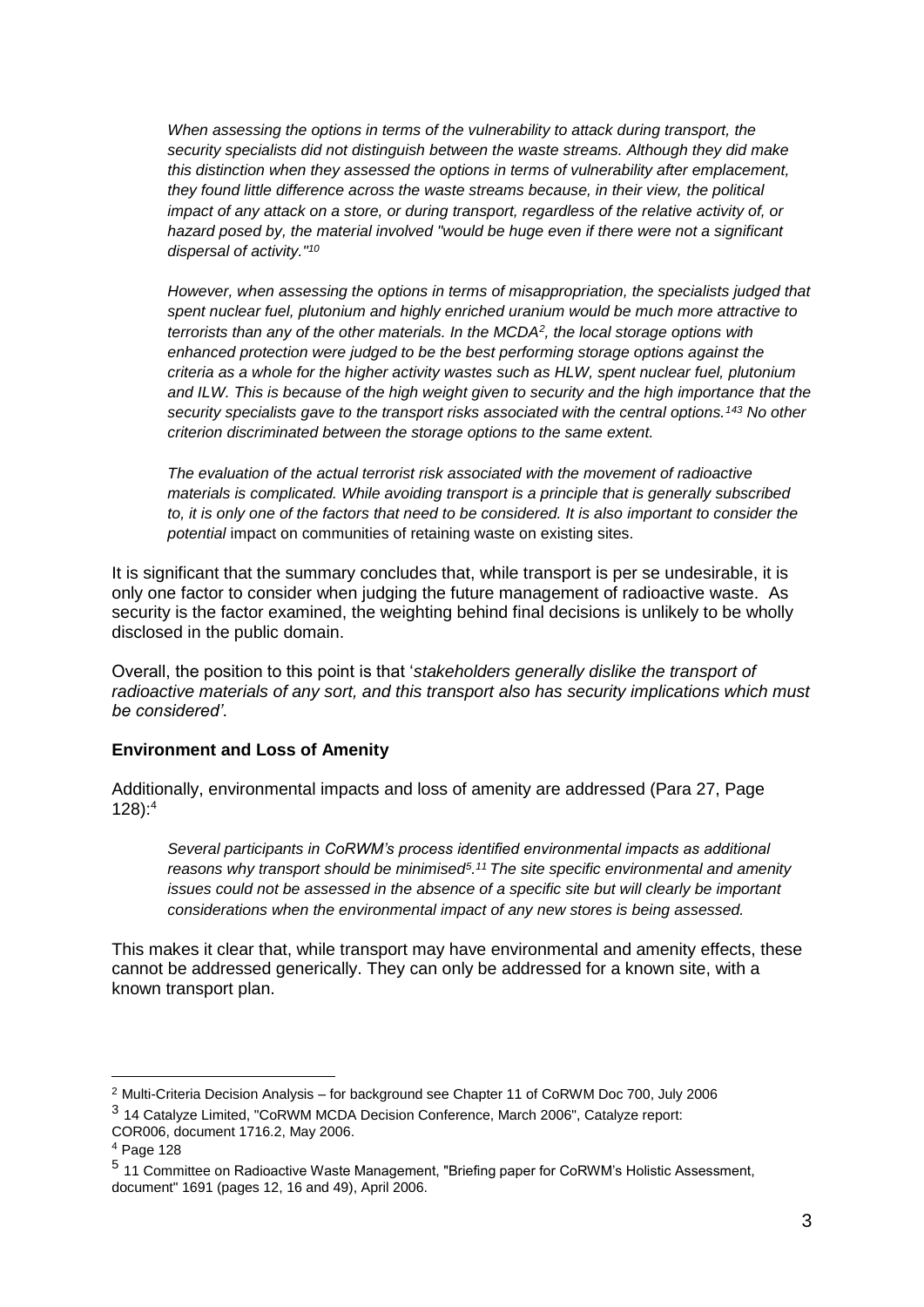#### **Safety Aspects of Transport**

The only treatment of the safety aspects of transport was in the Section on 'Safety Issues' (Page 27):

*The safety specialists assessed the implications of transporting all the waste in the CoRWM inventory to a centralised location in terms of the risk from radiation, including accidents, and the non-radiation risk due to accidents. Studies show that the probability of a theoretical death being caused by radiation during transport is four times less than the probability of a death due to transport itself<sup>6</sup> . The specialists concluded that transport issues were much less important than the ability of the options to withstand events such as the loss of institutional control<sup>13</sup>. The environmental specialists drew similar conclusions.*

Clearly the effects on safety should be a key driver for minimising transport. Section 3 examines the analysis on which the conclusions of Document 700 are based and gives information on work and statistics which have become available since 2006.

### **3. Safety Effects of Transportation of Radioactive Materials**

The Integrated Decision Management (IDM) review of transport risk and detriment referred to above, <sup>7</sup> starts with the comment that transport is viewed as a key variable, and is '*consistently identified as a significant concern, but currently without meaningful statistics to underwrite this*'. The paper's section on transport is reproduced in Appendix 1.

Understandably, the paper is dominated by studies which were current at its date of publication (2005). With this limitation, it concludes that:

*The then-current British Nuclear Fuels Limited (BNFL) business case would involve 820,000 miles of spent fuel and waste rail travel, and would be predicted to cause 0.44 statistical deaths from transport accidents. For the same case, Nirex estimated 0.57 statistical deaths, with an additional 0.14 theoretical deaths due to public radiation dose.*

This infers that detriment from the transport of radioactive waste is dominated by conventional risks (collision, derailment etc.). Little detriment is driven by the nature of the radioactive material being transported. It should be noted that the CoRWM assumed that materials currently classified as waste will be conditioned to LoC (then '*Letter of Comfort'*, now 'Letter of Compliance<sup>'7</sup>) standards prior to invoking one or other of the options under consideration. This meant that none of the options would need to involve any additional transport of unconditioned radioactive materials.

In 2003, Nirex had carried out a Generic Transport Safety Assessment (GTSA). The GTSA was '*a safety assessment of a generic transport operation for the movement of intermediatelevel and certain low-level radioactive wastes to a future radioactive waste phased disposal facility in the United Kingdom*'. Two transport scenarios were addressed: The first maximised rail transport; while the second assumed packages were transported by road if they were within the weight limits of unrestricted transport by Heavy Goods Vehicles (HGV). Packages above these limits were transported by rail. The GTSA found that the dominant risks to the public were conventional (non-radiological). Greater risk was generated due to movement of materials during the construction of a Geological Disposal Facility (GDF), and during a worker's daily commute rather than by the movement of Intermediate Level Waste (ILW) to the repository.

1

<sup>&</sup>lt;sup>6</sup> 12 Integrated Decision Management Limited, "Background discussion paper: Option assessment criterion – Safety", IDM report 21/1, June 2005.

 $7$  Conditioned to the extent of being in a form suitable for disposal in a GDF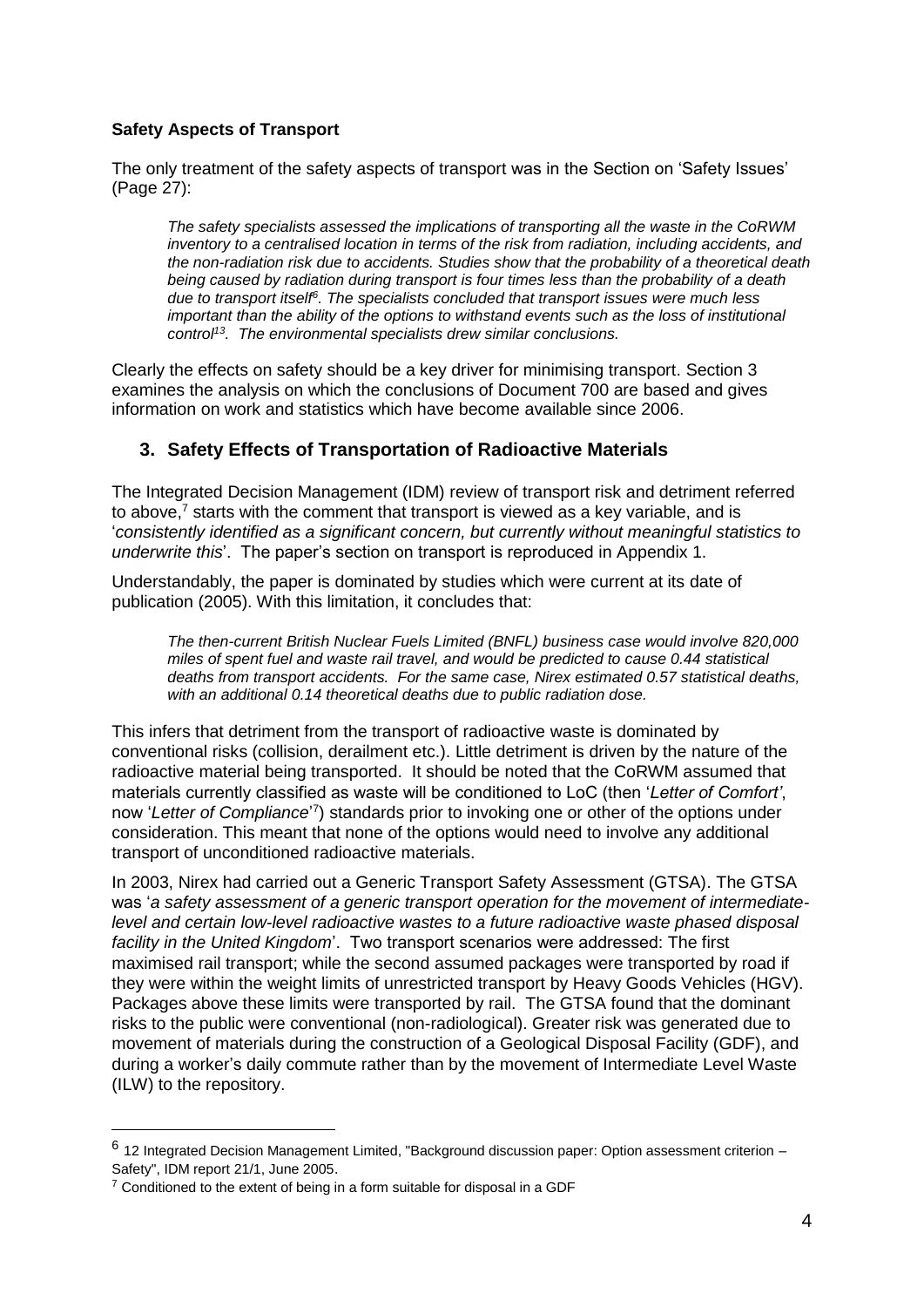The predicted radiation doses to the public were very small:  $0.9x10^{-2}$  to  $2.1x10^{-2}$  man-Sv per year for maximum rail use, and  $1.9x10<sup>-2</sup>$  to  $3.1x10<sup>-2</sup>$  man-Sv per year when road and rail were used. With an average UK public dose of 2.7 mSv per annum<sup>8</sup>, these predicted doses are less than the dose received by a single member of the UK public.

CoRWM also commissioned a study on transport risk by the National Nuclear Laboratory (NNL)<sup>9</sup>, which was then peer reviewed by Nirex<sup>10</sup>. These sought:

'*to obtain an understanding of the magnitude of the transportation that would be required to transfer the waste from the reactor sites to a national repository and the risks that would be avoided if this transport did not occur'*.

There were detailed disagreements between the two reports, but they agreed that:

"*It can be concluded that the transport of radioactive waste from the reactor sites to a national repository has been analysed by Nirex and the results demonstrate that the radiological risks are negligible, but the non-radiological risks dominate*".

The general conclusions are supported by a body of work by regulators and others, on the detriment caused by radioactive material transport. References are provided in Appendix 2. A uniform finding is that the proportion of radioactive material movements arising from the nuclear fuel cycle is very low. While around 500,000 packages containing radioactive material per year<sup>11</sup> are moved by road alone<sup>12</sup>, the estimates for transport from the nuclear fuel cycle are much lower. In one estimate, 25,000 packages in 3,000 consignments per year were transport by road, and about 1,500 packages in 750 consignments were transported by rail<sup>13</sup>.

All of this supports the general conclusions that:

- The detriment from incidents involving the transport of radioactive materials is predominantly from the conventional effects of transport accidents.
- The individual radiation doses to the public from radioactive materials transport are extremely low, and the collective dose from projected transport programmes is vanishingly small in comparison to natural radiation.

It must, of course, always be borne in mind that the current risk and detriment level for radioactive materials transport is underpinned by a strict, and strictly observed, regulatory regime. Any divergence from this state would certainly invalidate the observations made in this study.

## **4. Environment and loss of amenity**

1

As previously emphasised, CoRWM Document 700 has many references to the importance placed by stakeholders on radioactive materials transport. Also, several participants in CoRWM's process identified environmental impacts as additional reasons why transport

<sup>8</sup> [https://www.gov.uk/government/publications/ionising-radiation-dose-comparisons/ionising-radiation-dose](https://www.gov.uk/government/publications/ionising-radiation-dose-comparisons/ionising-radiation-dose-comparisons)[comparisons](https://www.gov.uk/government/publications/ionising-radiation-dose-comparisons/ionising-radiation-dose-comparisons)

<sup>9</sup> Reduction in Transport Risk, NNC Limited, CoRWM Document No: 622, September 2004

<sup>10</sup> Review of CoRWM Document No. 622, Reduction in Transport Risk, Nirex, March 2005

<sup>&</sup>lt;sup>11</sup> Most of these are packages containing materials destined for industrial, research and especially medical uses.

 $12$  Radiological impact of road and rail transport in UK, S J Watson, W B Oatway, A L Jones, A S Hughes, National Radiological Protection Board, NRPB-W66, 2005

<sup>&</sup>lt;sup>13</sup> Survey into the Radiological Impact of the Normal Transport of Radioactive Material in the UK by Road and Rail, A L Jones, T Cabianca, Public Health England, 2017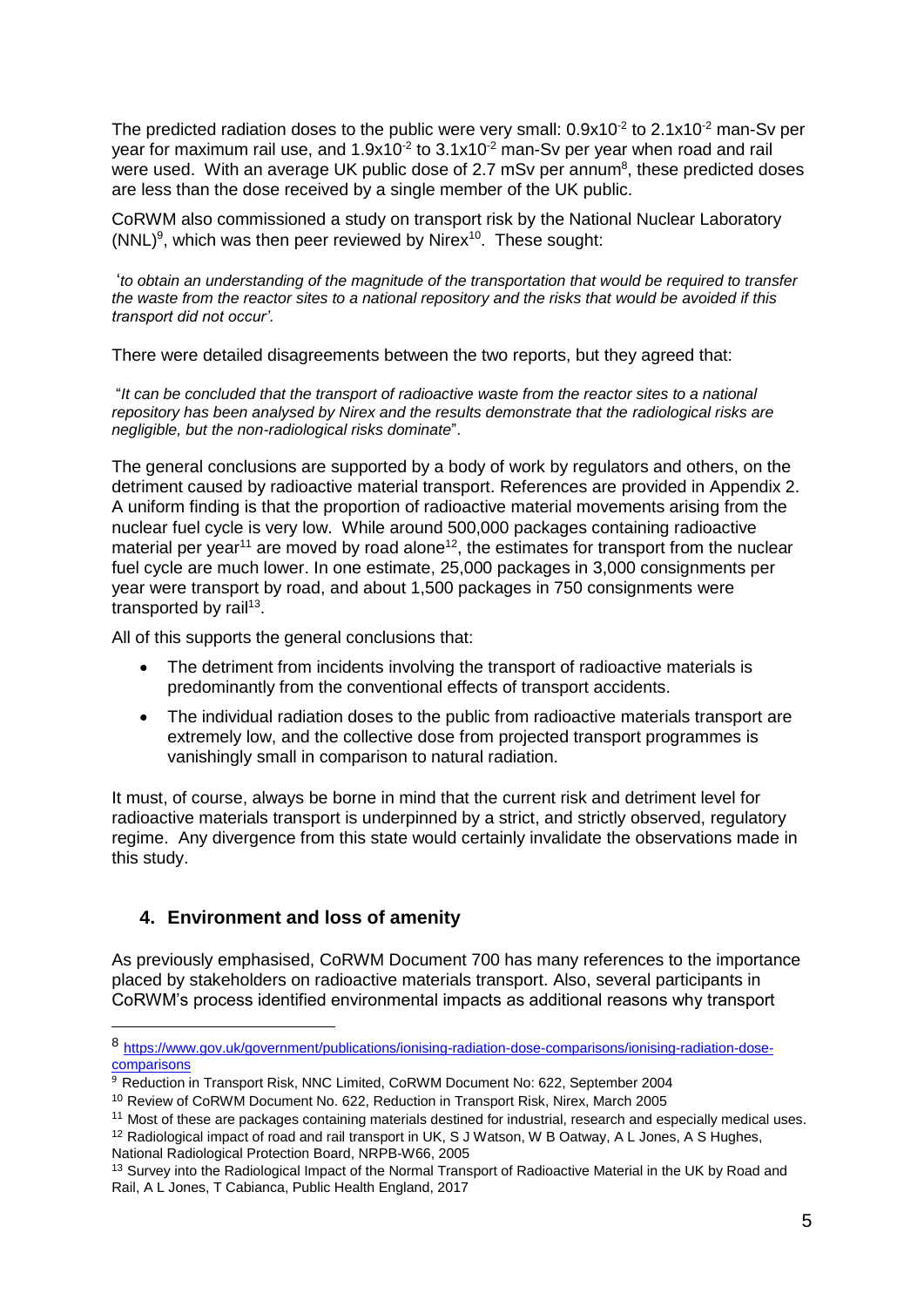should be minimised<sup>14</sup>. The numbers of movements mentioned in Section 3 are small in comparison to the overall number of national transport movements. While the overall transport impact may be small, there is a need to take specific sites and routes into account during any process moving towards the establishment of a GDF.

This must include all the planning considerations usual for a major infrastructure scheme, and environmental and amenity aspects will need to be addressed during the planning phase of any GDF.

## **5. CoRWM Current Stance**

1

This report reviews CoRWM's previous work on transport, as well as examining more recent developments. It supports a view that the standards and regulations applied to radioactive material transport have been adequate to ensure an operation where any detriment suffered is very largely due to the conventional risks of transport, with very little which can be attributed to the actual materials being transported.

Concerns have been raised about security which must be taken on board by the relevant authorities. However, there is currently little evidence that the transport of radioactive waste to a GDF would pose challenges outside the envelope of activities already undertaken for many decades.

It is of course true that '*with all other things being equal'*, transport is an activity which should be minimised, if only to reduce resource use. However, there is clearly a need to prioritise this minimisation against other attributes and resource uses of any radioactive waste management scheme. This must be done proportionately and with a clear evaluation of changes in other attributes.

<sup>&</sup>lt;sup>14</sup> 11 Committee on Radioactive Waste Management, "Briefing paper for CoRWM's Holistic Assessment, document" 1691 (pages 12, 16 and 49), April 2006.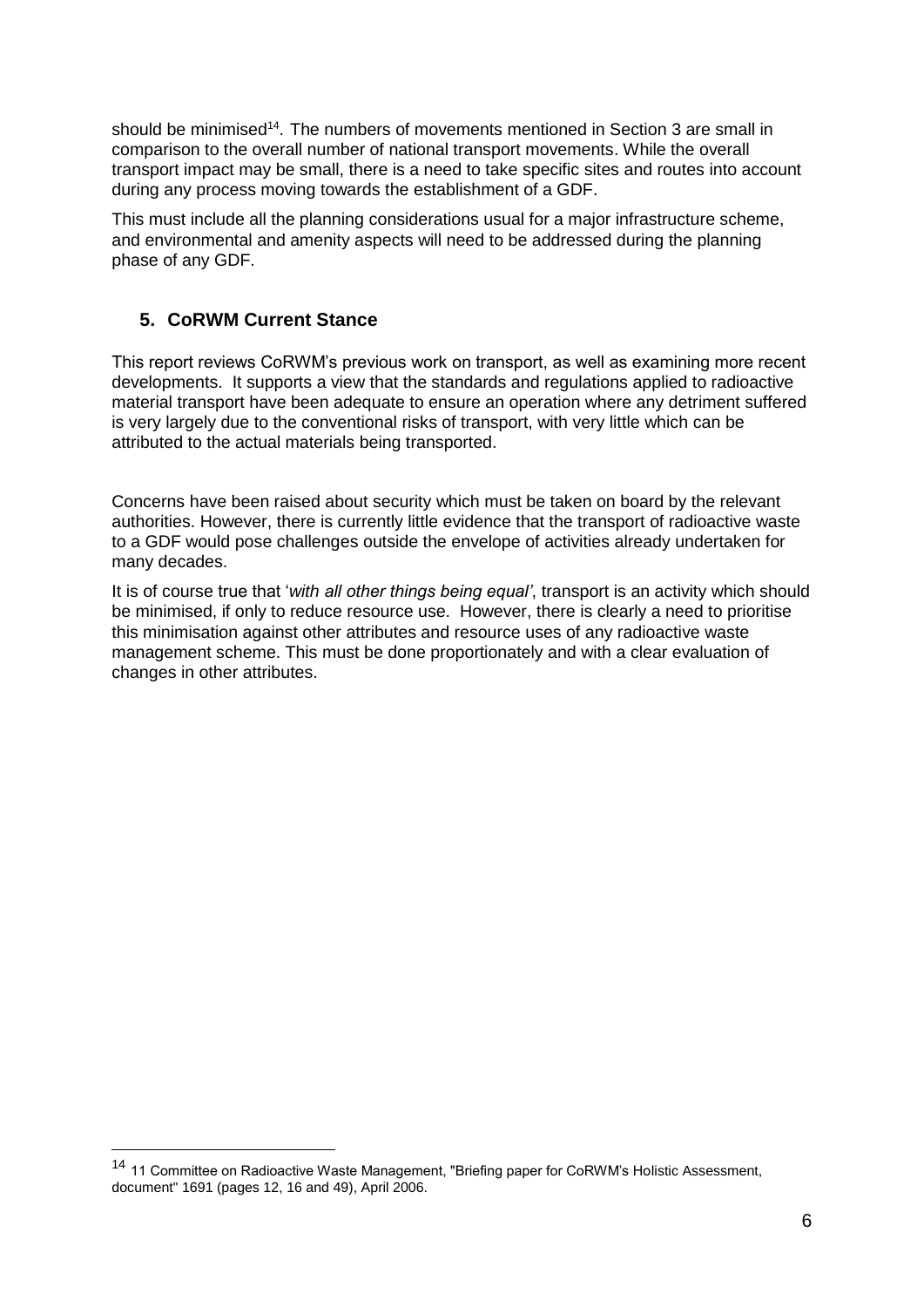## **Appendix 1. Section on Transport from Background discussion paper15: Option assessment criterion – Safety**

#### **Transport**

1

As evidenced by the importance given to it in the CoRWM consultation material<sup>16</sup> and in the nomination of 'Proximity' as a separate criterion for the Discussion Papers, transport is likely to be a major perceived difference between options. There has been no major transport incident leading to a release of radioactivity in the West, so the available statistics relate to routine operations. Routine transport risks consist of conventional transport accidents (collisions, derailments etc. for road and rail), while the major radiological component is from direct radiation from the transport flask to people near it – generally termed 'shine'. Most if not all studies of routine transport risk and detriment have been dominated by conventional accidents<sup>17</sup>.

The scale of the detriment can be judged from the previously mentioned work of the Spent Fuel Management Options Working Group of the BNFL National Stakeholder Dialogue<sup>18</sup>. This shows that the entire transport operation for the then BNFL Business Case totalled 2,000 journeys involving 820,000 miles of rail travel, with a predicted detriment of 0.44 statistical deaths. For comparison, figures derived from Nirex estimates<sup>19</sup> give an estimate of 0.57 statistical deaths, with an additional 0.14 theoretical deaths due to public radiation dose.

In direct contrast to the availability of statistics, the concerns expressed about the transport of radioactive materials centre on the possible effects of transport accidents giving a significant release of radioactive material. Perhaps the most useful study was the consideration by the Spent Fuel Management Options Working Group of the BNFL National Stakeholder Dialogue<sup>20</sup>.

However, it is worth repeating at this point that the CoRWM assumption is that materials currently classified as waste will be conditioned to LoC standards prior to invoking one or other of the options under consideration. None of the options would need to involve any additional transport of unconditioned radioactive materials. If this is so, these materials would have a Hazard Potential which is very much lower (many orders of magnitude) than, for example, plutonium dioxide powder, spent Magnox fuel, or Highly Active Liquor (HAL). Additional clarity is needed on the storage forms for materials which may be designated as waste. As an example, the Plutonium Working Group<sup>21</sup> of the BNFL National Stakeholder Dialogue agreed that the storage of plutonium as plutonium oxide powder was not a viable option for planning periods over 25 years.

<sup>15</sup> Integrated Decision Management Limited, "Background discussion paper: Option assessment criterion – Safety", IDM report 21/1, June 2005

<sup>&</sup>lt;sup>16</sup> CoRWM Second Consultation Document,  $4^{th}$  April – 27 $^{th}$  June 2005

<sup>&</sup>lt;sup>17</sup> See, for example, 'Assessment of the case for allowing BNFL to return radioactive waste to overseas reprocessing customers via ILW substitution, IDM for BNFL, January 2004

<sup>&</sup>lt;sup>18</sup> Spent Fuel Management Options Working Group Report, July 2992, at www.the-environment-council.org.uk

<sup>&</sup>lt;sup>19</sup> 'Assessment of the case for allowing BNFL to return radioactive waste to overseas reprocessing customers via ILW substitution, IDM for BNFL, January 2004, Appendix 2

<sup>&</sup>lt;sup>20</sup> Spent Fuel Management Options Working Group Report, July 2002, at www.the-environment-council.org.uk

<sup>21</sup> Plutonium Working Group Report, March 2003 at www.the-environment-council.org.uk